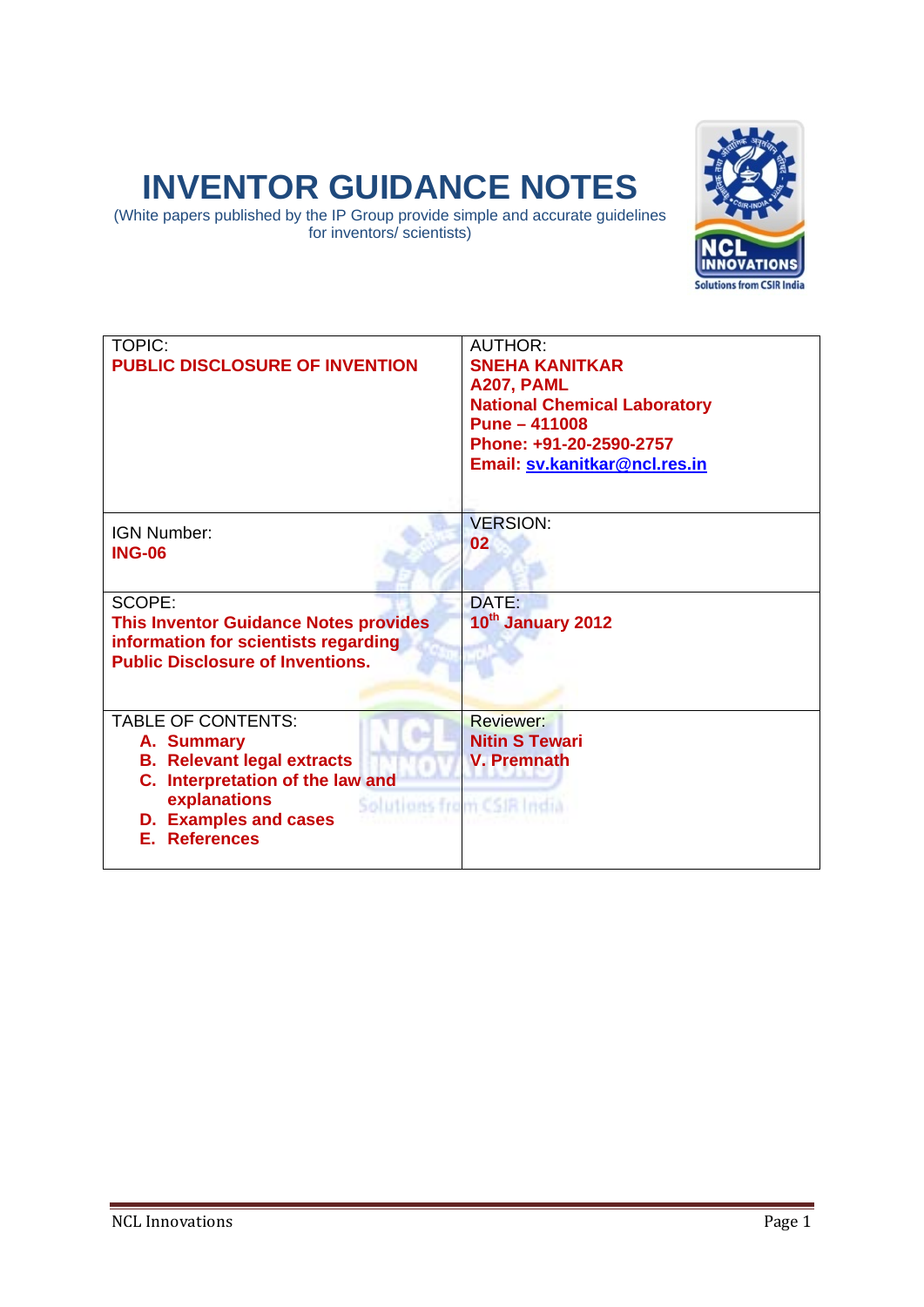## **A. SUMMARY:**

| <b>Points to Remember:</b>                   | Details:                                                                                                                                                                | Take home message:                                |
|----------------------------------------------|-------------------------------------------------------------------------------------------------------------------------------------------------------------------------|---------------------------------------------------|
| Novelty of the                               | Novelty is                                                                                                                                                              | Safeguard your                                    |
| invention.                                   | -The most important parameter for determining patentability,                                                                                                            | invention's novelty till a                        |
|                                              | -Assessed in a global context,                                                                                                                                          | patent is filed.                                  |
|                                              | -Determined through extensive literature and patent searches                                                                                                            |                                                   |
|                                              | An invention is novel if it does not form a part of the global state of the art.                                                                                        |                                                   |
|                                              | Novelty, Non-obviousness & Utility will lead to Patentability.                                                                                                          |                                                   |
|                                              |                                                                                                                                                                         |                                                   |
| Destruction of Novelty =                     | What amounts to destruction of Novelty:                                                                                                                                 | Do not publish or                                 |
| Loss of Patentability.                       | Public Disclosure / Prior Publication/ Prior Commercial Use                                                                                                             | disclose publicly your                            |
|                                              |                                                                                                                                                                         | invention before priority                         |
| Public disclosure:                           | Public disclosure/prior art includes:                                                                                                                                   | filing of the patent                              |
| Theoretically:                               | Articles in newspapers, newsletters, bulletins, textbooks, journals, theses,                                                                                            | application.                                      |
| Any written or oral                          | reports, letters to the editor, oral presentations, distribution of a paper at a<br>public meeting, disclosure through electronic communications such as e-mail,        |                                                   |
| disclosure, even to a                        | placing of a thesis or dissertation on the library shelves or on the Internet, the                                                                                      |                                                   |
| single person, counts as                     | cataloguing of a thesis or dissertation for microfilm distribution, the submission                                                                                      |                                                   |
| a "public disclosure".                       | of an abstract as a proposal for a book or journal, a poster presentation,                                                                                              |                                                   |
| In Practice:                                 | participation in a television or radio interview, the submission of a proposal to a                                                                                     |                                                   |
| Any document dated                           | federal agency, making a report to a public or private research sponsor etc                                                                                             |                                                   |
| before the filing date of                    | Prior Public use doesn't include the use of the invention done for further                                                                                              |                                                   |
| the patent application                       | research/experimental studies.                                                                                                                                          |                                                   |
| which can be searched                        | Public disclosure doesn't include the disclosure to work place colleagues/fellow                                                                                        |                                                   |
| in public domain                             | scientists/research students/technical staff etc.                                                                                                                       |                                                   |
| amounts to public                            | Verbal disclosures although difficult to trace, shouldn't be done to a large group                                                                                      |                                                   |
| disclosure.                                  | of people without prior precautions like non-disclosure agreements.                                                                                                     |                                                   |
| <b>Priority Filing:</b>                      | We do not have to file in all the countries before disclosing the invention publicly.                                                                                   | IP Group will secure a                            |
| File a provisional                           | We only have to file a patent application in one country before you make the                                                                                            | priority date for your                            |
| specification- publish                       | public disclosure. We then have another 12 months after that "priority filing" to                                                                                       | invention in one country                          |
| the paper-file a                             | file a complete specification in all the other countries in which you want patent                                                                                       | and you are free to                               |
| complete specification                       | protection.                                                                                                                                                             | publish.                                          |
| within 12 months.                            |                                                                                                                                                                         |                                                   |
| Disclosure to a third                        | If you want to discuss the invention with others, outside NCL, before you have                                                                                          | Consult IP Group for a                            |
| party outside NCL                            | filed a patent application, discuss only the non-confidential part of the subject                                                                                       | confidentiality                                   |
| before patent filing:                        | matter. We can then decide whether it is worth entering a confidentiality<br>agreement with the third person (or company), for non-disclosure of your                   | agreement [only if                                |
|                                              | invention.                                                                                                                                                              | necessary].                                       |
| If you accidentally make                     | In the US you have a one year grace period after the public display/ public                                                                                             | Check with the IP Group                           |
| a public disclosure:                         | disclosure within which to file a complete specification. But In Europe, a public                                                                                       | before despairing or                              |
|                                              | disclosure is an absolute bar to patentability. In India, section 31 of the Act has                                                                                     | deciding not to try for a                         |
|                                              | ambiguous interpretations and it is advised not to publish before securing a                                                                                            | patent.                                           |
|                                              | priority date.                                                                                                                                                          |                                                   |
|                                              | shihaacimm CSBN adu                                                                                                                                                     |                                                   |
|                                              | The key test is that the publication should be 'enabling' i.e. it must describe the                                                                                     |                                                   |
|                                              | invention in sufficient detail that it could be duplicated or put into use.                                                                                             |                                                   |
|                                              | Don't assume that all patent rights are lost simply because a public disclosure has                                                                                     |                                                   |
|                                              | already occurred.                                                                                                                                                       |                                                   |
|                                              | Your "public disclosure" may not have been enabling, or there may be some                                                                                               |                                                   |
|                                              | residual valuable, patentable information that you did not disclose; or it may be<br>within the grace period allowed in some countries.                                 |                                                   |
| <sup>16</sup> The "Donald Duck as            | Danish inventor Karl Krøyer came up with a method of quickly raising this sunken                                                                                        | It doesn't matter                                 |
| prior art" case:                             | ship by filling it with buoyant bodies fed through a tube. Krøyer received patents                                                                                      | whether the relevant                              |
|                                              |                                                                                                                                                                         | prior art was a part of a                         |
|                                              |                                                                                                                                                                         |                                                   |
| There is a famous story                      | for this method in the United Kingdom (GB 1070600) and Germany (DE1247893).                                                                                             |                                                   |
| about a Donald Duck                          | According to the patent claim, buoyant bodies are inserted into a sunken vessel                                                                                         | scholarly scientific paper,                       |
| story being used as                          | through a tube from a salvage ship.                                                                                                                                     | a sci-fi movie or a high<br>school text book. Any |
| prior art against a<br>patent on a method of | This story is usually told as relating to the Dutch patent (NL 6514306) Krøyer had<br>applied for. This application was not approved. According to the story, the Dutch | disclosure which gives                            |
| raising a sunken ship. A                     | Patent Office found an old issue of the Donald Duck magazine which showed the                                                                                           | enabling/workable                                 |
| 1949 Donald Duck story                       | same invention. Since an invention has to be new to be patentable, the                                                                                                  | details of the invention                          |
| used the same                                | application was refused. *                                                                                                                                              | constitutes prior art.                            |
| technique.                                   |                                                                                                                                                                         |                                                   |
|                                              |                                                                                                                                                                         |                                                   |

[\*Whole story with illustrations in section D of this document]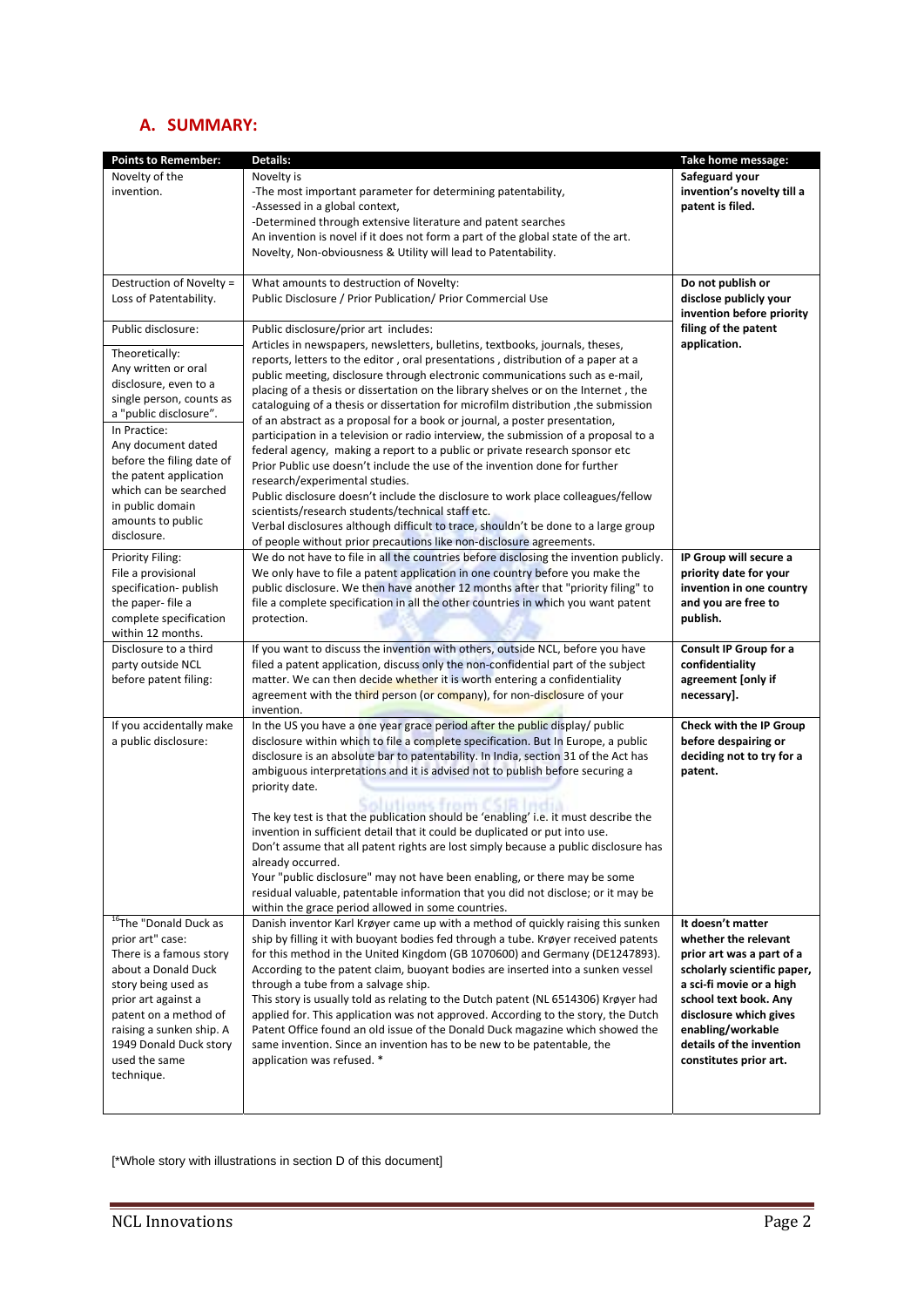## **B. RELEVANT LEGAL EXTRACTS:**

| & LAW:       | <b>COUNTRY</b> | <b>LEGAL EXCERPTS:</b>                                                                                                                                                                                                                                                                                                                                                                             |
|--------------|----------------|----------------------------------------------------------------------------------------------------------------------------------------------------------------------------------------------------------------------------------------------------------------------------------------------------------------------------------------------------------------------------------------------------|
| <b>INDIA</b> |                | 2.(I) "new invention" means any invention or technology which has not been anticipated by publication in any document or used in the country or elsewhere in the world before the date of filing                                                                                                                                                                                                   |
| [THE         | <b>PATENTS</b> | of patent application with complete specification, i.e. the subject matter has not fallen in public domain or that it does not form part of the state of the art;                                                                                                                                                                                                                                  |
|              | ACT,1970]      | 13. Search for anticipation by previous publication and by prior claim                                                                                                                                                                                                                                                                                                                             |
|              |                | (1) The examiner to whom an application for a patent is referred under section 12 shall make investigation for the purpose of ascertaining whether the invention so far as claimed in any claim of                                                                                                                                                                                                 |
|              |                | the complete specification-                                                                                                                                                                                                                                                                                                                                                                        |
|              |                | (a) has been anticipated by publication before the date of filing of the applicant's complete specification in any specification filed in pursuance of an application for a patent made in India and<br>dated on or after the 1st day of January, 1912;                                                                                                                                            |
|              |                | (b) Is claimed in any claim of any other complete specification published on or after the date of filing of the applicant's complete specification, being a specification filed in pursuance of an<br>application for a patent made in India and dated before or claiming the priority date earlier than that date.                                                                                |
|              |                | (2) The examiner shall, in addition, make an investigation for the purpose of ascertaining, whether the invention, so far as claimed in any claim of the complete specification, has been anticipated                                                                                                                                                                                              |
|              |                | by publication in India or elsewhere in any document other than those mentioned in sub-section (1) before the date of filing of the applicant's complete specification.                                                                                                                                                                                                                            |
|              |                | 29. Anticipation by previous publication                                                                                                                                                                                                                                                                                                                                                           |
|              |                | (1) An invention claimed in a complete specification shall not be deemed to have been anticipated by reason only that the invention was published in a specification filed in pursuance of an                                                                                                                                                                                                      |
|              |                | application for a patent made in India and dated before the 1st day of January, 1912.                                                                                                                                                                                                                                                                                                              |
|              |                | (2) Subject as hereinafter provided, an invention claimed in a complete specification shall not be deemed to have been anticipated by reason only that the invention was published before the                                                                                                                                                                                                      |
|              |                | priority date of the relevant claim of the specification, if the patentee or the applicant for the patent proves-                                                                                                                                                                                                                                                                                  |
|              |                | (a) that the matter published was obtained from him, or (where he is not himself the true and first inventor) from any person from whom he derives title and was published without his consent or                                                                                                                                                                                                  |
|              |                | the consent of any such person; and (b) where the patentee or the applicant for the patent or any person from whom he derives title learned of the publication before the date of the application                                                                                                                                                                                                  |
|              |                | for the patent, or in the case of a convention application, before the date of the application for protection in a convention country, that the application or the application in the convention<br>country, as the case may be, was made as soon, as reasonably practicable thereafter: PROVIDED that this sub-section shall not apply if the invention was before the priority date of the claim |
|              |                | commercially worked in India, otherwise than for the purpose of reasonable trial, either by the patentee or the applicant for the patent or any person from whom he derives title or by any other                                                                                                                                                                                                  |
|              |                | person with the consent of the patentee or the applicant for the patent or any person from whom he derives title.                                                                                                                                                                                                                                                                                  |
|              |                | (3) Where a complete specification is filed in pursuance of an application for a patent made by a person being the true and first inventor or deriving title from him, an invention claimed in that                                                                                                                                                                                                |
|              |                | specification shall not be deemed to have been anticipated by reason only of any other application for a patent in respect of the same invention made in contravention of the rights of that person,                                                                                                                                                                                               |
|              |                | or by reason only that after the date of filing of that other application the invention was used or published, without the consent of that person, by the applicant in respect of that other                                                                                                                                                                                                       |
|              |                | application, or by any other person in consequence of any disclosure of any invention by that applicant.                                                                                                                                                                                                                                                                                           |
|              |                | 30 BH <del>085 H011 C318 IBOI</del> A                                                                                                                                                                                                                                                                                                                                                              |
|              |                | 30. Anticipation by previous communication to government<br>An invention claimed in a complete specification shall not be deemed to have been anticipated by reason only of the communication of the invention to the government or to any person                                                                                                                                                  |
|              |                | authorised by the government to investigate the invention or its merits, or of anything done, in consequence of such a communication, for the purpose of the investigation.                                                                                                                                                                                                                        |
|              |                |                                                                                                                                                                                                                                                                                                                                                                                                    |
|              |                | 31. Anticipation by public display, etc.                                                                                                                                                                                                                                                                                                                                                           |
|              |                | An invention claimed in a complete specification shall not be deemed to have been anticipated by reason only of-                                                                                                                                                                                                                                                                                   |
|              |                | (a) the display of the invention with the consent of the true and first inventor or a person deriving title from him at an industrial or other exhibition to which the provisions of this section have                                                                                                                                                                                             |
|              |                | been extended by the Central Government by notification, in the Official Gazette, or the use thereof with his consent for the purpose of such an exhibition in the place where it is held; or                                                                                                                                                                                                      |
|              |                | (b) the publication of any description of the invention in consequence of the display or use of the invention at any such exhibition as aforesaid; or                                                                                                                                                                                                                                              |
|              |                | (c) the use of the invention, after it has been displayed or used at any such exhibition as aforesaid and during the period of the exhibition, by any person without the consent of the true and first<br>inventor or a person deriving title from him; or                                                                                                                                         |
|              |                | (d) the description of the invention in a paper read by the true and first inventor before a learned society or published with his consent in the transactions of such a society, if the application for                                                                                                                                                                                           |
|              |                |                                                                                                                                                                                                                                                                                                                                                                                                    |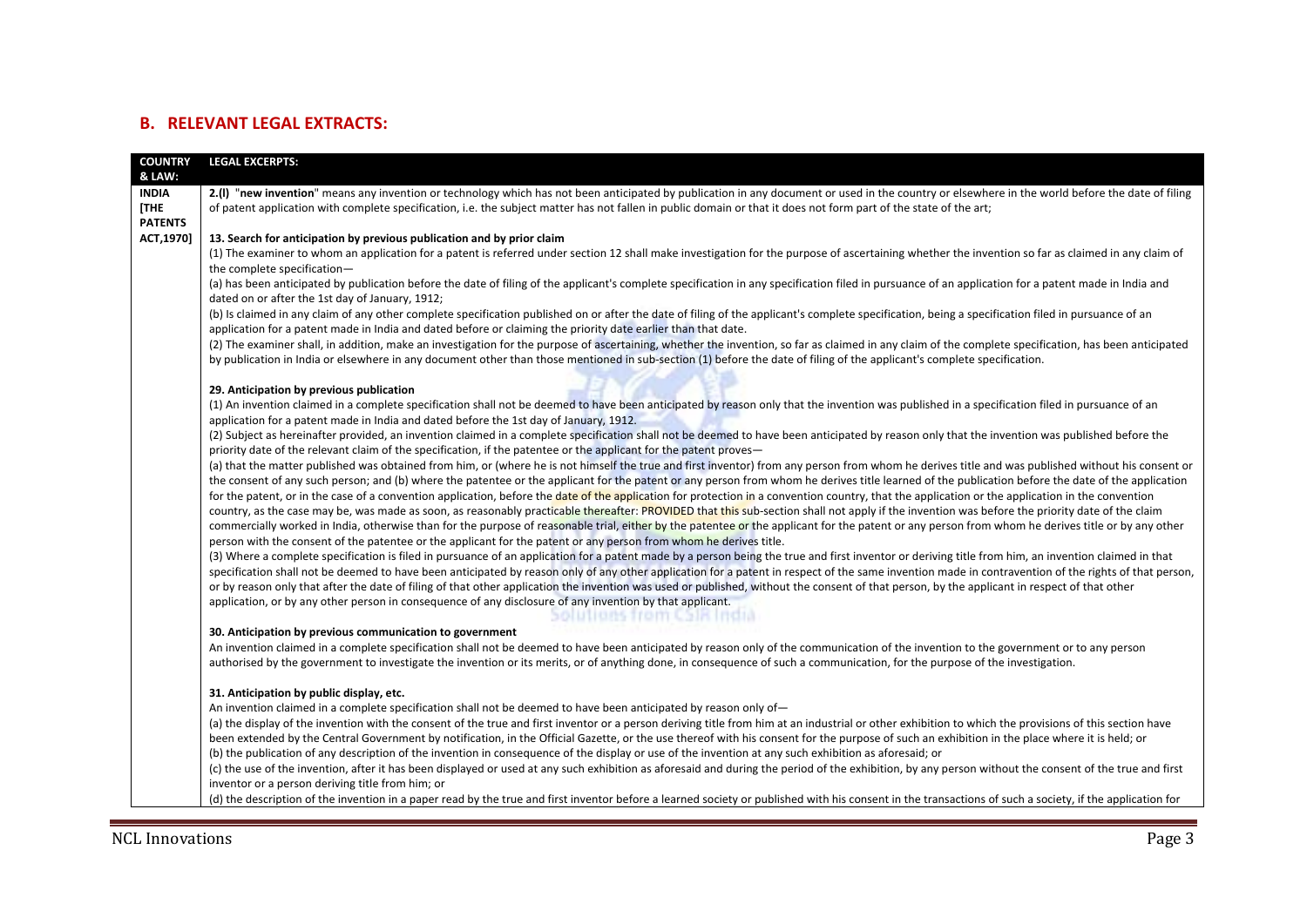|                        | the patent is made by the true and first inventor or a person deriving title from him [not later than twelve months] after the opening of the exhibition or the reading or publication of the paper, as<br>the case may be.                                                                                                                                                                                                                                                                                                                                                                                                                                                                                                                                                                                                                                                                                                                                                                                                                                                                                                                                                                                                                                                                                                                                                                                                       |
|------------------------|-----------------------------------------------------------------------------------------------------------------------------------------------------------------------------------------------------------------------------------------------------------------------------------------------------------------------------------------------------------------------------------------------------------------------------------------------------------------------------------------------------------------------------------------------------------------------------------------------------------------------------------------------------------------------------------------------------------------------------------------------------------------------------------------------------------------------------------------------------------------------------------------------------------------------------------------------------------------------------------------------------------------------------------------------------------------------------------------------------------------------------------------------------------------------------------------------------------------------------------------------------------------------------------------------------------------------------------------------------------------------------------------------------------------------------------|
|                        | 32. Anticipation by public working<br>An invention claimed in a complete specification shall not be deemed to have been anticipated by reason only that at any time within one year before the priority date of the relevant claim of the<br>specification, the invention was publicly worked in India-<br>(a) by the patentee or applicant for the patent or any person from whom he derives title; or<br>(b) by any other person with the consent of the patentee or applicant for the patent or any person from whom he derives title, if the working was effected for the purpose of reasonable trial only<br>and if it was reasonably necessary, having regard to the nature of the invention, that the working for that purpose should be effected in public.                                                                                                                                                                                                                                                                                                                                                                                                                                                                                                                                                                                                                                                               |
|                        | 33. Anticipation by use and publication after provisional specification<br>(1) Where a complete specification is filed or proceeded with in pursuance of an application which was accompanied by a provisional specification or where a complete specification filed along<br>with an application is treated by virtue of a direction under sub-section<br>(3) of section 9 as a provisional specification, then, notwithstanding anything contained in this Act, the Controller shall not refuse to grant the patent, and the patent shall not be revoked or<br>invalidated, by reason only that any matter described in the provisional specification or in the specification treated as aforesaid as a provisional specification was used in India or published in India<br>or elsewhere at any time after the date of the filing of that specification.<br>(2) Where a complete specification is filed in pursuance of a convention application, then, notwithstanding anything contained in this Act, the Controller shall not refuse to grant the patent, and<br>the patent shall not be revoked or invalidated, by reason only that any matter disclosed in any application for protection in a convention country upon which the convention application is founded<br>was used in India or published in India or elsewhere at any time after the date of that application for protection.                                 |
|                        | 34. No anticipation if circumstances are only as described in sections 29,30,31 and 32<br>Notwithstanding anything contained in this Act, the Controller shall not refuse to grant a patent, and a patent shall not be revoked or invalidated by reason only of any circumstances which, by<br>virtue of section 29 or section 30 or section 31 or section 32 do not constitute an anticipation of the invention claimed in the specification.                                                                                                                                                                                                                                                                                                                                                                                                                                                                                                                                                                                                                                                                                                                                                                                                                                                                                                                                                                                    |
| <b>USA</b><br>[35 USC] | § 102. Conditions for patentability; novelty<br>(a) NOVELTY; PRIOR ART. - A person shall be entitled to a patent unless-<br>(1) the claimed invention was patented, described in a printed publication, or in public use, on sale, or otherwise available to the public before the effective filing date of the claimed invention; or<br>(2) the claimed invention was described in a patent issued under section 151, or in an application for patent published or deemed published under section 122(b), in which the patent or<br>application, as the case may be, names another inventor and was effectively filed before the effective filing date of the claimed invention.<br>(b) EXCEPTIONS.-<br>(1) DISCLOSURES MADE 1 YEAR OR LESS BEFORE THE EFFECTIVE FILING DATE OF THE CLAIMED INVENTION. - A disclosure made 1 year or less before the effective filing date of a claimed invention<br>shall not be prior art to the claimed invention under subsection (a)(1) if $+$<br>(A) the disclosure was made by the inventor or joint inventor or by another who obtained the subject matter disclosed directly or indirectly from the inventor or a joint inventor; or<br>(B) the subject matter disclosed had, before such disclosure, been publicly disclosed by the inventor or a joint inventor or another who obtained the subject matter disclosed directly or indirectly<br>from the inventor or a joint inventor. |
|                        | (2) DISCLOSURES APPEARING IN APPLICATIONS AND PATENTS.-<br>A disclosure shall not be prior art to a claimed invention under subsection (a)(2) if—<br>(A) the subject matter disclosed was obtained directly or indirectly from the inventor or a joint inventor;<br>(B) the subject matter disclosed had, before such subject matter was effectively filed under subsection (a)(2), been publicly disclosed by the inventor or a joint inventor or another who obtained<br>the subject matter disclosed directly or indirectly from the inventor or a joint inventor; or<br>(C) The subject matter disclosed and the claimed invention, not later than the effective filing date of the claimed invention, were owned by the same person or subject to an obligation of<br>assignment to the same person.                                                                                                                                                                                                                                                                                                                                                                                                                                                                                                                                                                                                                         |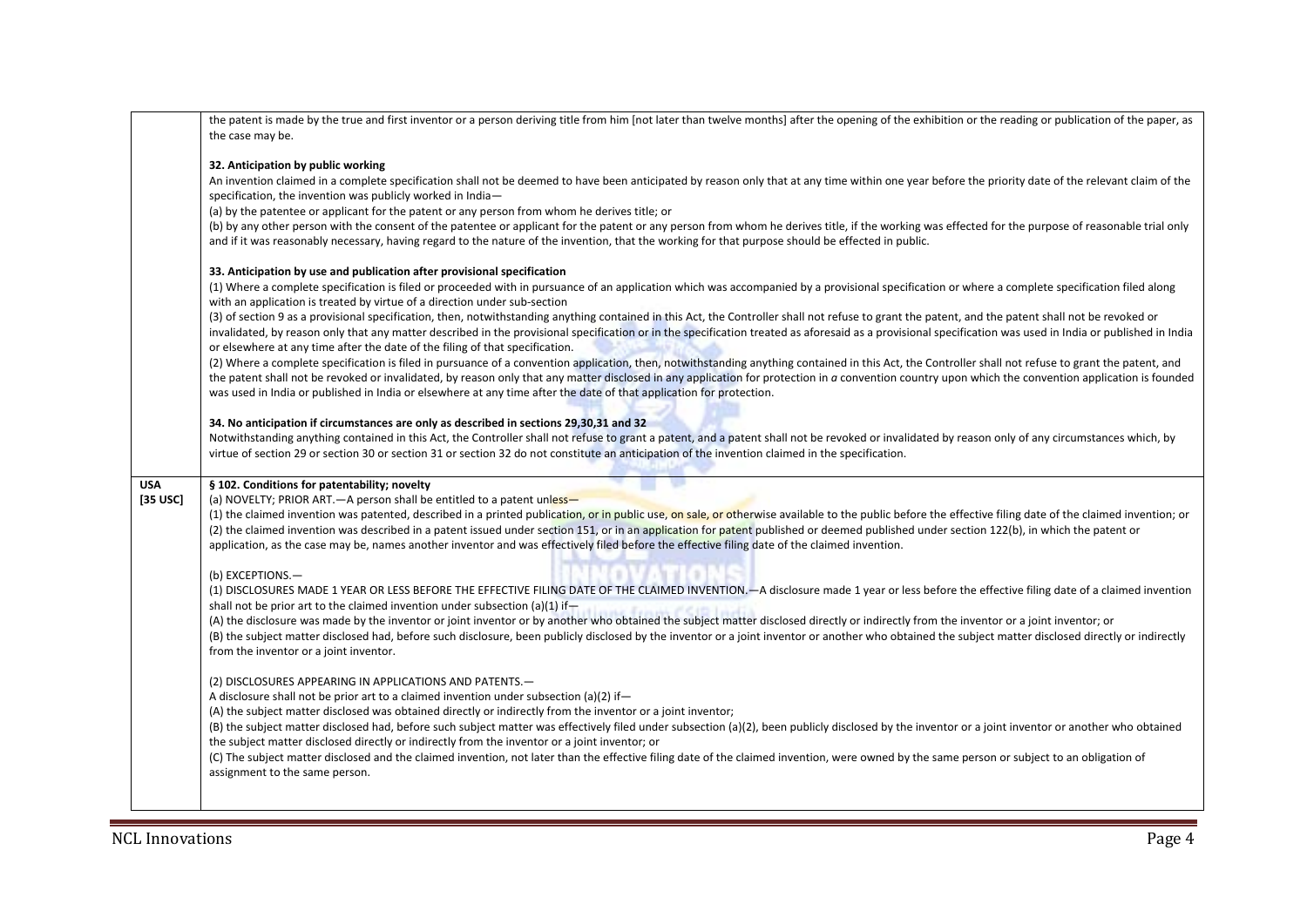| <b>EUROPE</b> | <b>Article 54</b>                                                                                                                                                                                       |  |  |  |
|---------------|---------------------------------------------------------------------------------------------------------------------------------------------------------------------------------------------------------|--|--|--|
| [EPC]         | <b>Novelty</b>                                                                                                                                                                                          |  |  |  |
|               | An invention shall be considered to be new if it does not form part of the state of the art.<br>(1)                                                                                                     |  |  |  |
|               | (2) The state of the art shall be held to comprise everything made available to the public by means of a written or oral description, by use, or in any other way, before the date of filing of the     |  |  |  |
|               | European patent application.                                                                                                                                                                            |  |  |  |
|               | (3) Additionally, the content of European patent applications as filed, the dates of filing of which are prior to the date referred to in paragraph 2 and which were published on or after that date,   |  |  |  |
|               | shall be considered as comprised in the state of the art.                                                                                                                                               |  |  |  |
|               | (4) Paragraphs 2 and 3 shall not exclude the patentability of any substance or composition, comprised in the state of the art, for use in a method referred to in Article 53(c), provided that its use  |  |  |  |
|               | for any such method is not comprised in the state of the art.                                                                                                                                           |  |  |  |
|               | (5) Paragraphs 2 and 3 shall also not exclude the patentability of any substance or composition referred to in paragraph 4 for any specific use in a method referred to in Article 53(c), provided that |  |  |  |
|               | such use is not comprised in the state of the art.                                                                                                                                                      |  |  |  |
|               |                                                                                                                                                                                                         |  |  |  |
|               | Article 55                                                                                                                                                                                              |  |  |  |
|               | Non-prejudicial disclosures                                                                                                                                                                             |  |  |  |
|               | (1) For the application of Article 54, a disclosure of the invention shall not be taken into consideration if it occurred no earlier than six months preceding the filing of the European patent        |  |  |  |
|               | application and if it was due to, or in consequence of:                                                                                                                                                 |  |  |  |
|               | (a) an evident abuse in relation to the applicant or his legal predecessor, or                                                                                                                          |  |  |  |
|               | (b) The fact that the applicant or his legal predecessor has displayed the invention at an official, or officially recognised, international exhibition falling within the terms of the Convention on   |  |  |  |
|               | international exhibitions signed at Paris on 22 November 1928 and last revised on 30 November 1972. (2) In the case of paragraph 1(b), paragraph 1 shall apply only if the applicant states, when       |  |  |  |
|               | filing the European patent application that the invention has been so displayed and files a supporting certificate within the time limit and under the conditions laid down in the Implementing         |  |  |  |
|               | Regulations.                                                                                                                                                                                            |  |  |  |

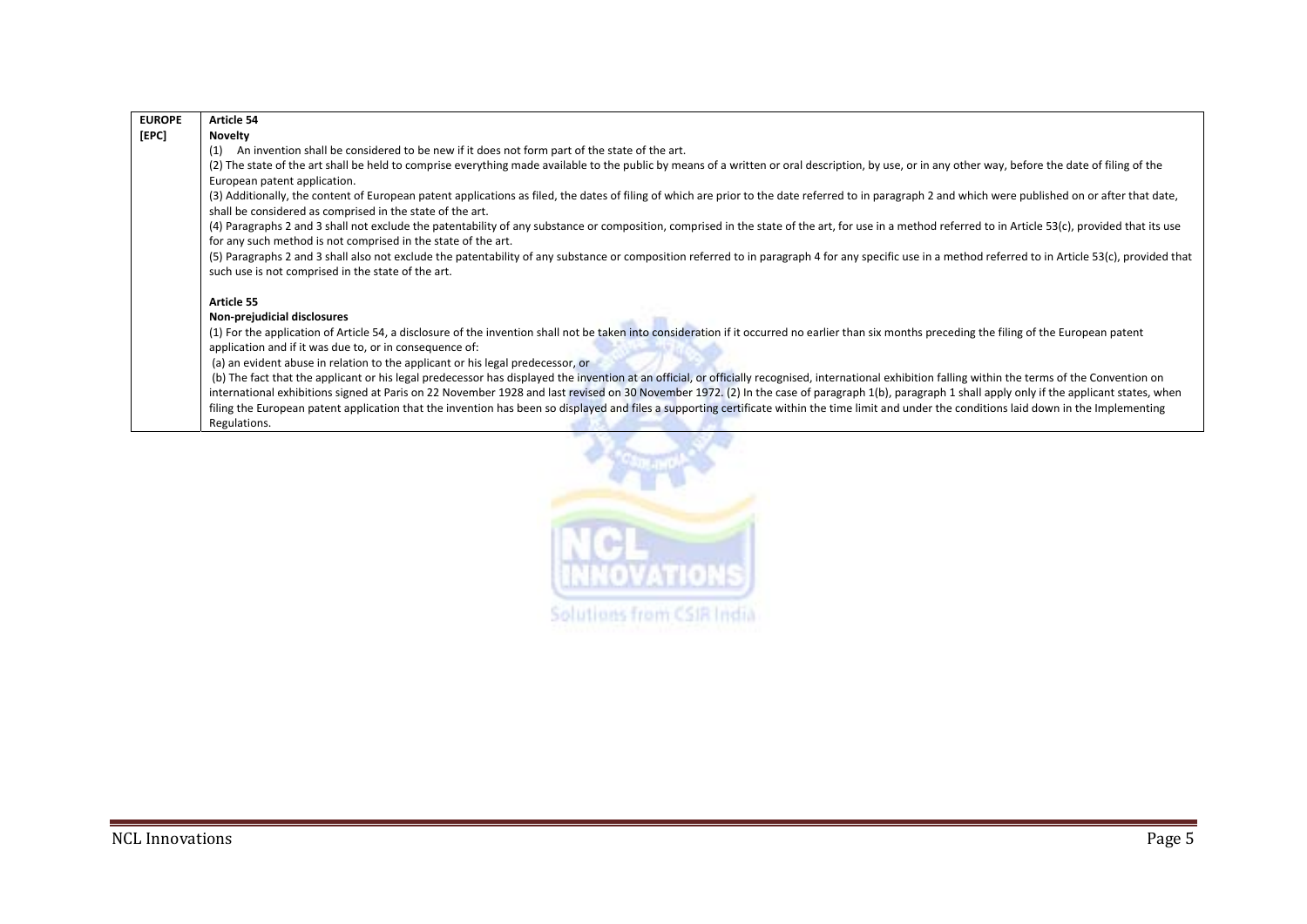## **C. INTERPRETATION OF THE LAW & EXPLANATION:**

#### **INDIA:**

 $7$ The Indian Patent Office's suggestion to the inventors is,

"The most common mistake is to publish their inventions in newspapers or scientific and technical journals, before applying for patents. Publication of an invention, even by the inventor himself, would (except under certain rare circumstances) constitute a bar for the subsequent patenting of it. Similarly, the use of the invention in Public, or the commercial use of the invention in public or even in secrecy, prior to the date of filing patent application would be <sup>a</sup> fatal objection to the grant of <sup>a</sup> patent for such invention, thereafter. There is, however, no objection to the secret working of the invention by way of reasonable trial or experiment, or to the disclosure of the invention to other confidentially.*"*

<sup>8</sup>Publication of an invention in any form by the inventor before filing of a patent application would disqualify the invention to be patentable. Hence, inventors should not disclose their inventions before filing the patent application. The invention should be considered for publication after <sup>a</sup> patent application has been filed.

 $5$ The invention is not anticipated i.e. novelty of an invention is not destroyed in certain exceptional conditions, specially provided in the Act in Sections 29-34. Not Anticipations:

a) Prior Publication (S. 29)

The invention claimed in the complete specification will not be considered as anticipated by <sup>a</sup> specification accompanying an application in India, which was published before the 1st day of January, 1912.

A prior publication of an invention before its priority date will not be deemed as anticipation, if the patentee or the applicant proves that the matter was obtained from him or the inventor or assignor, and that the publication was done without their knowledge, and the application for patent was therefore made immediately after learning that the publication had happened. This provision will not apply if the invention was commercially worked in India, otherwise for the purpose of reasonable trial before the priority date of the claim by the inventor, patentee or applicant, their assignor or assignee or someone else having their consent.

An invention claimed in an application made by the inventor or his assignee should not be deemed as anticipated by another application for patent in respect of the same invention made in contravention of the rights of that person, or its publication or use by the other applicant or any other person in consequence of its disclosure by him without the consent of the first mentioned applicant.

b) Previous communication to Government (S. 30)

The invention will not be deemed as anticipated by its communication to the government or to any person authorized by the government to investigate the invention or its merits, or of anything done in consequence of such communication for the purpose of the investigation.

c) Prior Public Display etc. (S. 31)

If the application for the patent is made by the inventor or his assignee not later than twelve months after the opening of the exhibition (notified by the Central Government) where the invention is first displayed and published by the applicant or used with his consent, it will not be deemed as anticipated. The use of the invention (so displayed) by an unauthorized person during the period of exhibition also will be deemed as non‐anticipation.

(d) The description of the invention in <sup>a</sup> paper read by the true and first inventor or its publication with his consent in the transactions before <sup>a</sup> learned society also does not constitute anticipation, if the application is made within the period of twelve months.

e) Prior Public Working (S. 32)

This deals with public working of an invention claimed in <sup>a</sup> complete specification for <sup>a</sup> reasonable trial because the nature of the invention is such that it was necessary to do so. This type of public working will not be deemed as anticipation if performed within one year before the priority date by the patentee, applicant (or assignor) or by any person with their consent. f ) Use and Publication after provisional specifications (S. 33)

An invention in an application should not be considered as anticipated by public use and/or publication of the invention in India or elsewhere after the corresponding filing date of the provisional specification or the prior application in <sup>a</sup> convention country for which <sup>a</sup> priority is claimed.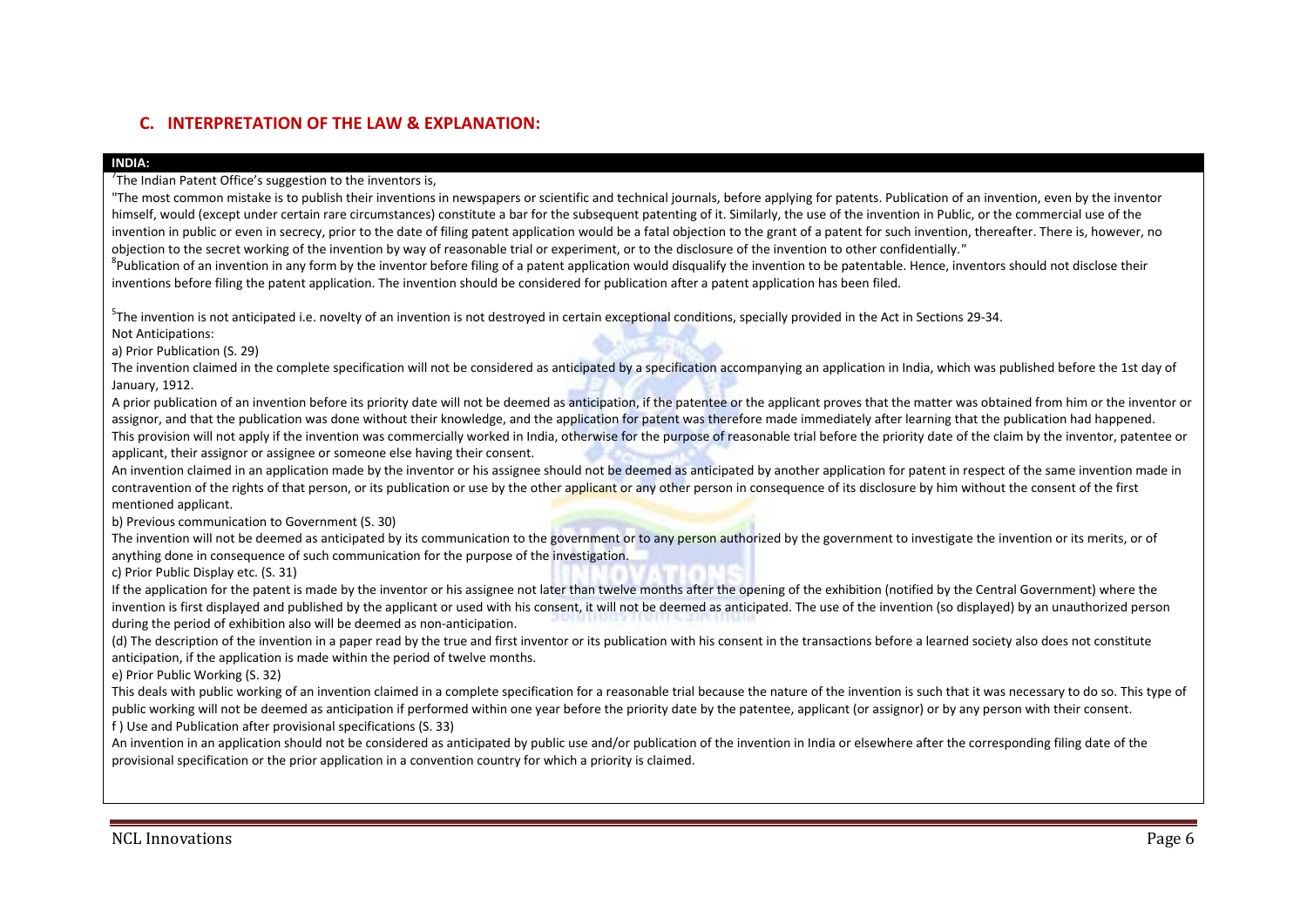**US:**

 $^{9}$ The U.S. patent law system is among the most lenient in the world with regards to prior disclosure of your invention. It allows you to publish your invention or offer it for sale prior to filing a patent application, provided that you file your patent application within one year of the publication or offer for sale. If you wait longer than one year, your patent rights are forfeited. The one‐year period is <sup>a</sup> "grace period."

In the U.S., the "public disclosure" must be a "publication"–-that is, in writing. However, do note that slides at meetings and poster sessions are "publications"–-as is private correspondence, advertisements, etc.

 $^9$ An "offer for sale" counts as a bar to patenting (after the one year "grace period") in the U.S. Same is true for showcasing your product at a trade show.

Simply announcing that you have made an invention is not a "public disclosure" of the invention. In order to act as a patent bar, the disclosure must be "enabling"--that is, it must teach someone "of ordinary skill in the art" how to actually duplicate the invention.

An offer for sale, even if it does not teach someone how to make the invention, is <sup>a</sup> bar to patentability (after the grace period) in the U.S.

 $11$ Under United States law, a public disclosure occurs when an invention is:

A. Described in <sup>a</sup> printed publication anywhere in the world;

B. Placed in public use in the United States; or

C. Offered for sale in the United States.

For U.S. patent purposes, <sup>a</sup> "printed publication" is any communication that:

A. Appears in <sup>a</sup> fixed‐media form (i.e., not necessarily "printed");

B. Is considered to be available to the public (either because it was intended to be made public, as an article in <sup>a</sup> scientific journal, or because it was made without an obligation of confidentiality, as <sup>a</sup> casual letter to <sup>a</sup> friend); and

C. Describes an invention in such detail that one familiar with the field ("skilled in the art") could duplicate it or put it into use.

Virtually anything is deemed to be a printed publication for patent purposes. The most obvious examples include books and treatises, articles in scientific or trade journals, and articles in newsletters and bulletins. However, printed matter that is less obviously available to the public is generally more likely to cause the inadvertent loss of patent rights.

<sup>11</sup>Under the right circumstances, virtually *anything* can constitute a printed publication for patent purposes.

For example, a printed publication may occur in each of the following circumstances: • the placing of a thesis or dissertation on the library shelves or on the Internet • the cataloguing of a thesis or dissertation for microfilm distribution • the submission of an abstract as a proposal for a book or journal • the e-mailing of an abstract to prospective attendees of a professional conference • the appearance of a newspaper or web article written by a reporter who attended an oral presentation • a poster presentation • participation in a television or radio interview • the submission of <sup>a</sup> proposal to <sup>a</sup> federal agency • making <sup>a</sup> report to <sup>a</sup> public or private research sponsor.

 $^{11}$ To impact patentability, the disclosure must contain a description of the invention that is detailed enough to enable a person skilled in the art to duplicate or use it (see Rule 3.C. above). This requirement is sufficient to exclude some abstracts, articles, etc., from the realm of public disclosure. But as <sup>a</sup> practical matter, when deciding whether or not to discuss an invention in any way outside of your own research environment, you should assume that it will constitute <sup>a</sup> public disclosure for patent purposes.

For patent purposes, <sup>a</sup> "public use" may be:

A. Any use of the completed invention by someone who is not under <sup>a</sup> duty to keep the invention <sup>a</sup> secret;

B. Any authorized commercial use of the completed invention (even if the invention is kept secret).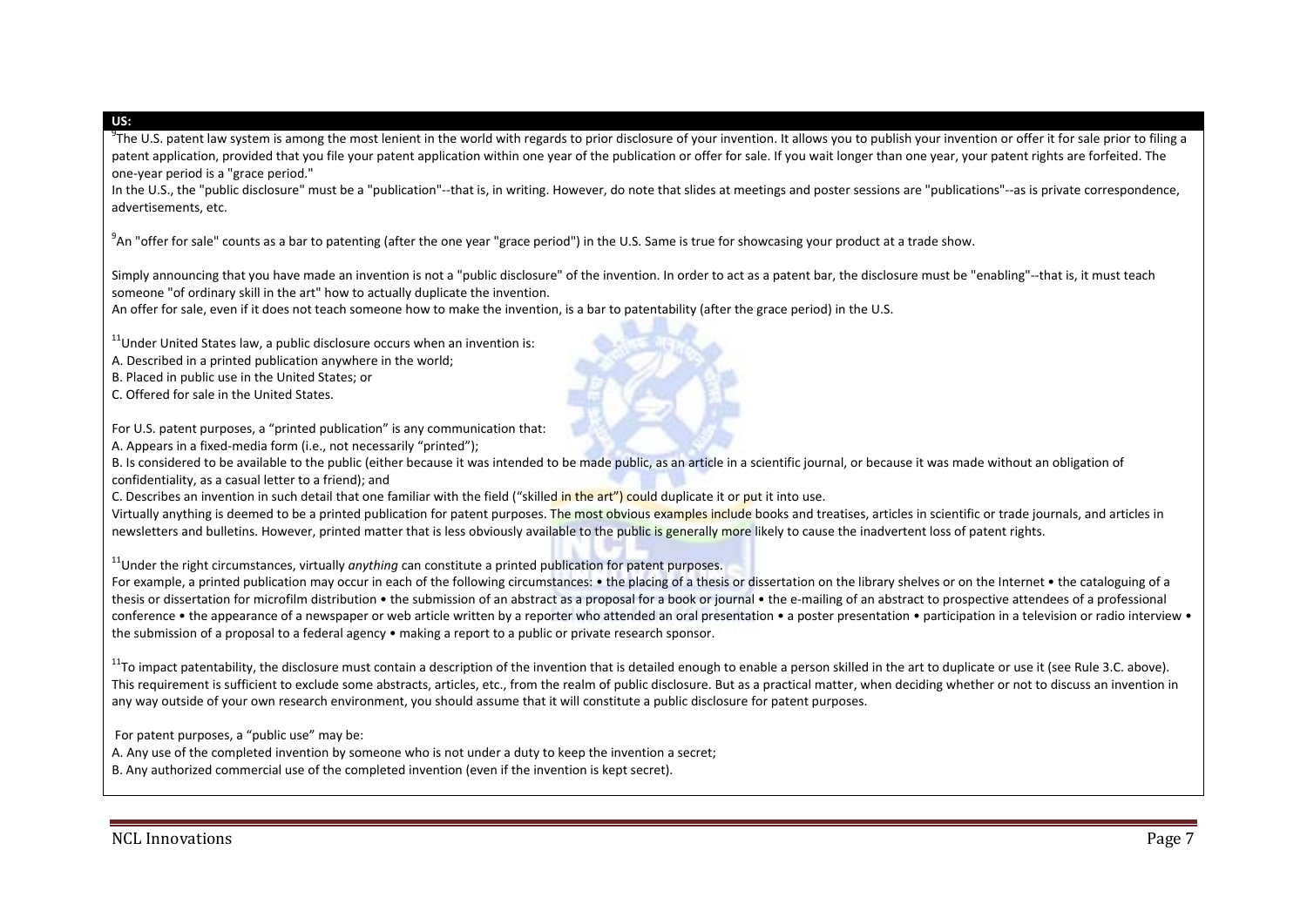It is clear that a "public" use need not be public at all -- in fact, it may be very private. However, there are exceptions and each case will be decided on its own facts. As a result, what may be a public use in one situation in one court may not be a public use in another situation in another court. When attempting to decide whether a proposed use will constitute a "public use" for patent purposes, the safest route is to assume that it is to be interpreted broadly. By doing so, patent rights won't be inadvertently lost by engaging in an activity that you think is acceptable but later turns out to be <sup>a</sup> "public use" of the invention.

However, there is one significant caveat to the "public use" rule that is important for academic inventors:

A so‐called exception to the "public use" rule as stated above is <sup>a</sup> *bona fide* experimental use, if its motive is truly the testing and/or perfection of the invention.

In determining whether <sup>a</sup> use is truly experimental, the courts have developed <sup>a</sup> laundry list of factors to consider, but the focus of the inquiry is the inventor's *motive*, as evidenced by his or her behaviour. If the inventor's motive in allowing the public use was primarily commercial, patentability will be barred unless <sup>a</sup> U.S. patent application is filed within the one‐year grace period.

 $^{11}$ A single offer to sell an article, device, or composition embodying the invention is enough to bar patentability, even if that offer is not accepted.

This applies only to a physical *embodiment* of the invention. Thus: The licensing or assignment of rights in an invention or a patent does not constitute placing the invention "on sale." Only the sale or offer for sale of <sup>a</sup> "thing" embodying the invention or capable of performing the invention will result in an "on sale" bar to patentability.

#### **EUROPE:**

The basic requirements for patentability under the European Patent Convention (EPC) are: 1) New Invention;

2) Invention susceptible of industrial application; &

3) The invention inclusive of an inventive step. (Article 52).

 $10$ Many people run into problems when applying for European patents because they disclose their invention before filing either a U.S. or European patent application. While this may be acceptable (with certain limitations) in the U.S., it can create insurmountable problems in many other countries like EP.

According to Article 54(1) of the EPC, an invention is considered to be new if it does not form part of the state of the art. Article 54(2) goes on to define "state of the art" as everything made available to the public, whether written, oral, in use, or any other way before the date of filing of the European patent application.

So, any public disclosure before the filing date of your invention, including writing about your invention on your blog, or using your invention as part of your newly launched website, can result in loss of international patent rights.

The only situations where public disclosure is not taken into consideration is if the public disclosure was made within six months of the filing of the European patent application, and was the result of some sort of abuse, such as <sup>a</sup> breach of confidence, or if it was made at <sup>a</sup> recognized international exhibition (Article 55).

Since the EPO only searches printed publications during examination, an oral disclosure is unlikely to affect the grant of a patent. However, the oral disclosure could be used by others after grant, for example, during an EPO opposition proceeding or national revocation proceeding.

Therefore, those considering filing international patent applications should be extremely careful about any public disclosure and, preferably, seek the advice of qualified patent counsel at IP Group.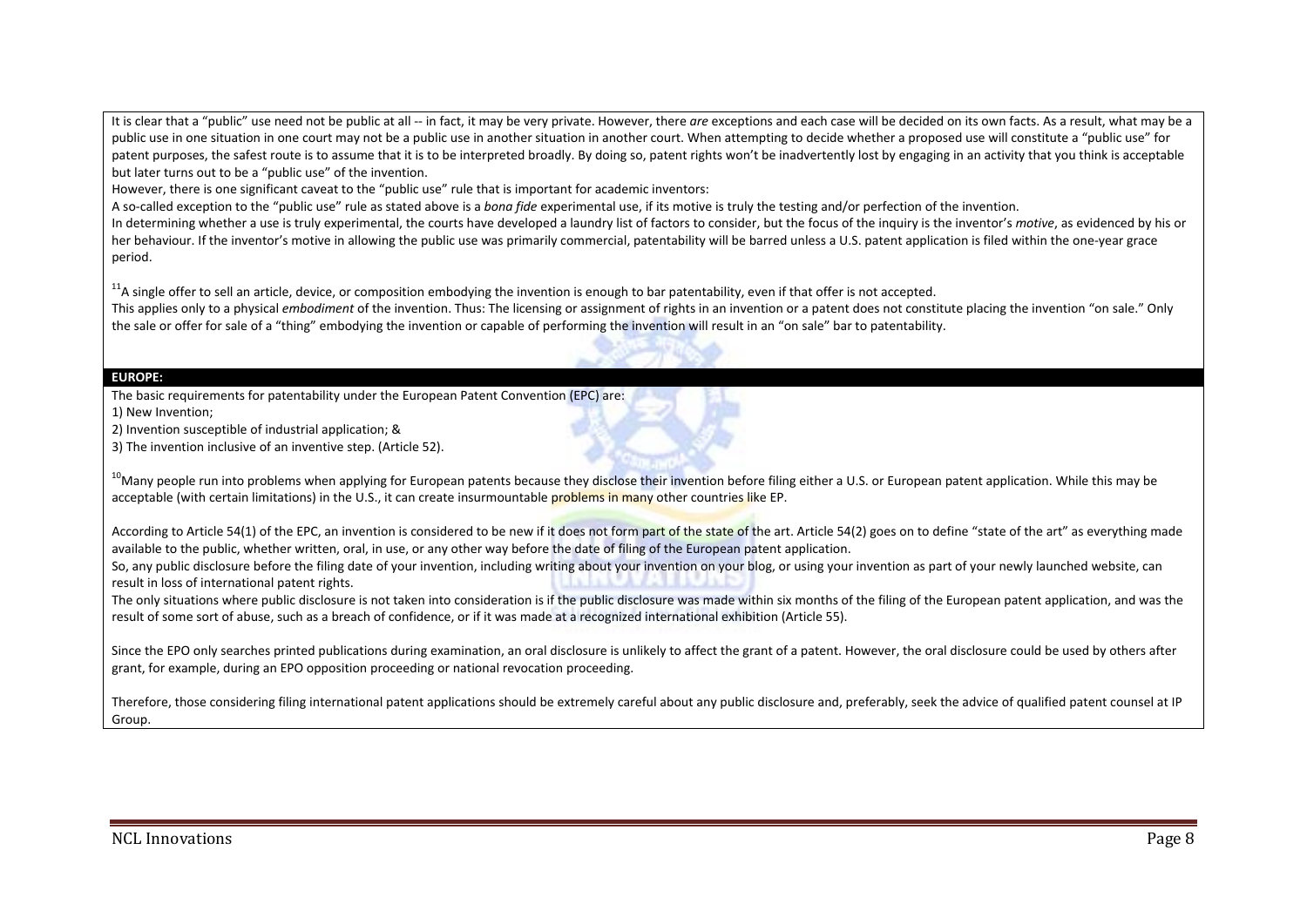| <b>The Case:</b>                                                                                                                                                                                          | The invention:                                                                                                                                                                                                                                                                                                                                                                                                                                                                                                                                                                                                                                                                                                                                                                                                                                                                                                                                                                          | The patents:                                                                                                                                                                                                                                                                                                                                                                                                                                                                                                                                                                                                                                                                                                                                                                                                                                                                                    | The Donald Duck story:                                                                                                                                                                                                                                                                                                                                                                                                                                                                                                                                                                                                                                                                                                                                                                                                                                                                                                                                                                                                                                                                                                                                                                              |
|-----------------------------------------------------------------------------------------------------------------------------------------------------------------------------------------------------------|-----------------------------------------------------------------------------------------------------------------------------------------------------------------------------------------------------------------------------------------------------------------------------------------------------------------------------------------------------------------------------------------------------------------------------------------------------------------------------------------------------------------------------------------------------------------------------------------------------------------------------------------------------------------------------------------------------------------------------------------------------------------------------------------------------------------------------------------------------------------------------------------------------------------------------------------------------------------------------------------|-------------------------------------------------------------------------------------------------------------------------------------------------------------------------------------------------------------------------------------------------------------------------------------------------------------------------------------------------------------------------------------------------------------------------------------------------------------------------------------------------------------------------------------------------------------------------------------------------------------------------------------------------------------------------------------------------------------------------------------------------------------------------------------------------------------------------------------------------------------------------------------------------|-----------------------------------------------------------------------------------------------------------------------------------------------------------------------------------------------------------------------------------------------------------------------------------------------------------------------------------------------------------------------------------------------------------------------------------------------------------------------------------------------------------------------------------------------------------------------------------------------------------------------------------------------------------------------------------------------------------------------------------------------------------------------------------------------------------------------------------------------------------------------------------------------------------------------------------------------------------------------------------------------------------------------------------------------------------------------------------------------------------------------------------------------------------------------------------------------------|
| There is a famous case<br>about a Donald Duck<br>story being used as<br>prior art against a<br>patent on a method of<br>raising a sunken ship.<br>A 1949 Donald Duck<br>story used the same<br>technique. | The invention has been used in<br>practice on several occasions. The<br>most famous one, shown in the<br>photograph below, was in 1964 in<br>Kuwait. On September 14, 1964, the<br>freighter Al Kuwait capsized at the<br>docks in Kuwait's harbour. The ship<br>was carrying 5,000 sheep that started<br>decomposing in the harbour's water.<br>Since this threatened to contaminate<br>the city of Kuwait's drinking water<br>supply, the ship had to be raised as<br>quickly as possible. Bringing in cranes<br>would have taken too long, and with<br>such methods there is a significant<br>risk that the ship will break.<br>The Danish inventor Karl Krøyer came<br>up with a method of raising this<br>sunken ship by filling it with buoyant<br>bodies fed through a tube. On<br>December 31, 1964, he filled the ship<br>with 27 million plastic balls made of<br>expandable polystyrene foam and<br>weighing 65 tons. The balls had been<br>airlifted from Berlin to Kuwait. | Inventor Karl Krøyer received patents for this<br>method in the United Kingdom (GB 1070600) and<br>Germany (DE1247893).<br>According to the patent claim, buoyant bodies 1 are<br>inserted into a sunken vessel 4 through a tube 3<br>from a salvage ship 2.<br>The story is usually told as relating to the Dutch<br>patent (NL 6514306) Krøyer applied for. This<br>application was not approved. According to the<br>story, the Dutch Patent Office found an old issue of<br>the Donald Duck magazine which showed the same<br>invention. Since an invention has to be new to be<br>patentable, the application was refused. This story<br>was recently repeated by the Dutch patent office (in<br>Dutch), although surprisingly this confirmation did<br>not give any detail on which patent office or how the<br>Duck story came to its attention.<br>FIG.1<br>Figure 1 of Krøyer's patent | In 1949 the Donald Duck story The Sunken Yacht (by Carl Barks) shows Donald and the<br>nephews raising a ship by filling it with ping pong balls shoved through a tube, as can<br>be seen below in the images cited from that story.<br>Since ping pong balls are buoyant bodies, and they were fed to the yacht through a<br>tube, the Donald Duck episode discloses the same technique as that which is claimed<br>in the patents. Consequently, the Duck story has to be considered novelty-destroying<br>prior art: given the story, any Patent Office would have rejected Krøyer's patent<br>application.<br>It remains an open question whether the Dutch patent office in fact used this<br>document as prior art to refuse the patent application. Regrettably the files of the<br>cases have been destroyed by now, and the Dutch patent attorney who represented<br>the inventor has passed away several years ago.<br>WE ARE, UNCA DONALD, BUT WE'RE<br>GETIME TRED! THIS IS THE<br>SCOW LOADS WE'VE<br><b>BALL</b><br><b>BALL!</b><br>c.<br>Dendar PO<br><b>GLANUS</b><br>Soon<br>THE<br>TERRIFIC<br>SHE'S<br>TOVL<br>MONING.<br><b>PAYS</b><br>HER KEBL<br>OFF!<br>S PULLING<br>OF THE |

### **D. EXAMPLES & CASES: The Donald Duck story as prior art case**

[Source: http://www.iusmentis.com/patents/priorart/donaldduck/]